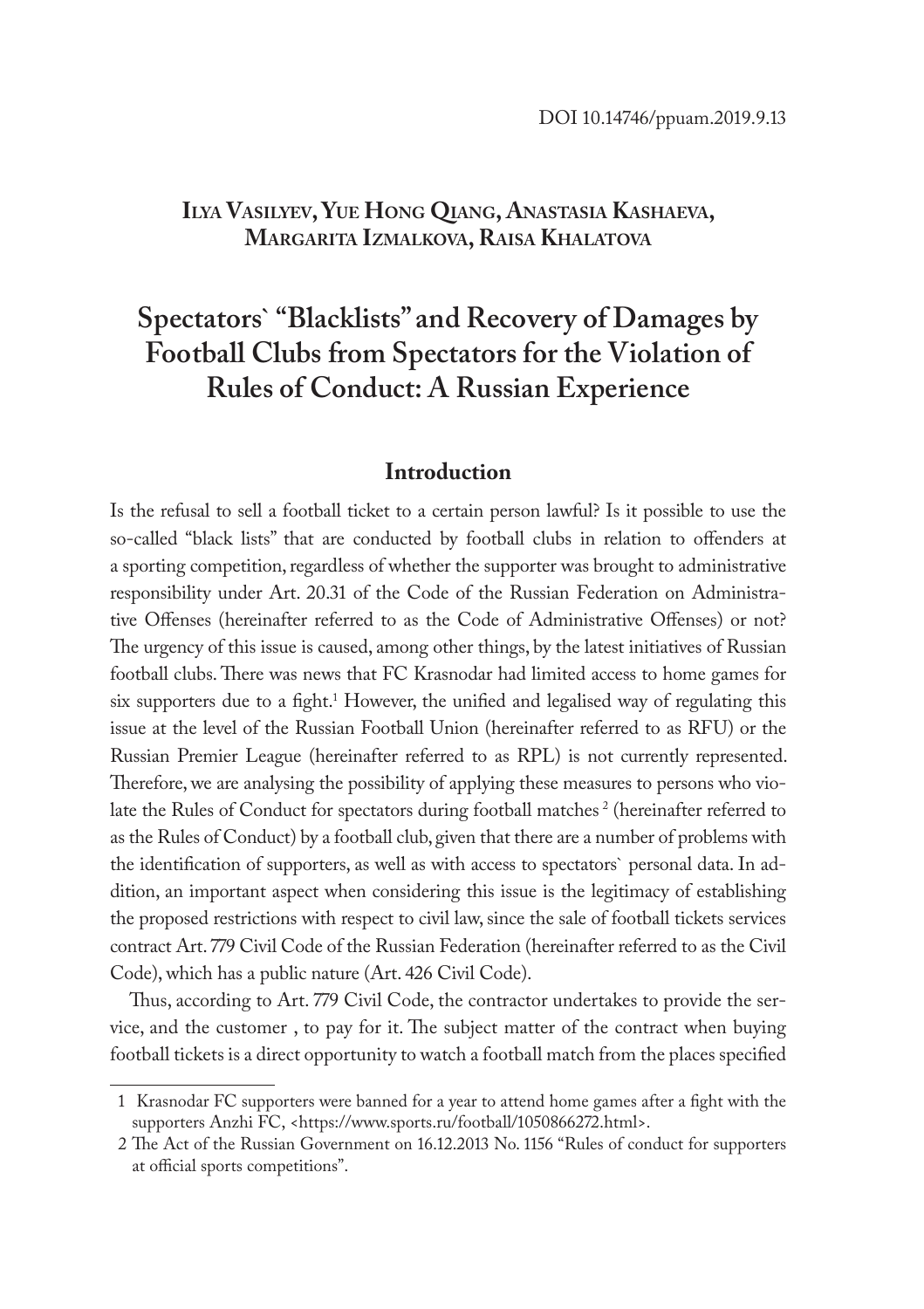#### 198 | Adam Mickiewicz University Law Review

in the ticket. Then, it is necessary to define the concept of "ticket sales", which is contained in the Russian Statute, "On The Preparation for and Observance in the Russian Federation, the FIFA World Cup 2018 Year FIFA Confederations Cup 2017 Year and Amendments to Certain Statutes of the Russian Federation": "The realization means sale, resale, distribution, dissemination, exchange, and use of associated or not associated with profit-making". Thus, by declaring the refusal to sell a football ticket, as well as the ban on visiting matches, the football club refuses to conclude a public contract. The issue of rejection of a public contract is quite an important aspect in civil law since the very construction of a public contract implies the fulfillment of obligations in respect of everyone who applies for the service. It should be noted that the lawful rejection of a public contract is provided by Art. 426 (3) Civil Code and implies the actual impossibility of execution of such a contract. The rejection may also be due to circumstances beyond the control of the parties that led to this result. That, is evidenced by the case of the Izmailovo regional court<sup>3</sup>, in which the claimant was unable to get to the football match due to the fact that he had been denied in obtaining a visa. Referring to circumstances beyond the control of the parties, as well as Art. 781 (3) Civil Code, the court did not satisfy the claim, since there were no sufficient grounds for imposing liability on the defendant due to the absence of guilt. On the other hand, in the case related to the refusal to execute a public contract, considered by the Regional Court Primorsky (Saint Petersburg)<sup>4</sup>, the plaintiff's claims were satisfied, since there was evidence of deliberate non-provision of tourist services.

As a general rule and in accordance with Art. 426 (2) Civil Code, the preference to any person, as well as unjustified refusal is not allowed. However, one should not forget about local acts of sports organisations, which can regulate the order of sports activities and internal relations in such organisations. So, at the sports stadium, there are rules of conduct governing security, ticket sales and passes to sports facilities. According to para. 17 of the Rules of Conduct<sup>5</sup>, organisers of official sports competitions are entitled to set additional requirements regarding the spectators' conduct during official sports competitions. However, as we see it, this is an opportunity to directly complement only the rules of the supporters' conduct, but not to individualise ticket sales and the provision of related services. These issues are in the sphere of civil law regulation; the establishment of such prohibitions may lead to the conflict-of-law *situation*.

<sup>3</sup> The Decision of Izmailovo Regional Court.

<sup>4</sup> The Decision of the Regional Court Primorsky of St. Petersburg Saint Petersburg on 4.08.2010 in case No. 2–3012/10.

<sup>5</sup> Act of the Russian Government on 16.12.2013 No. 1156 "Rules of conduct for supporters at official sports competitions".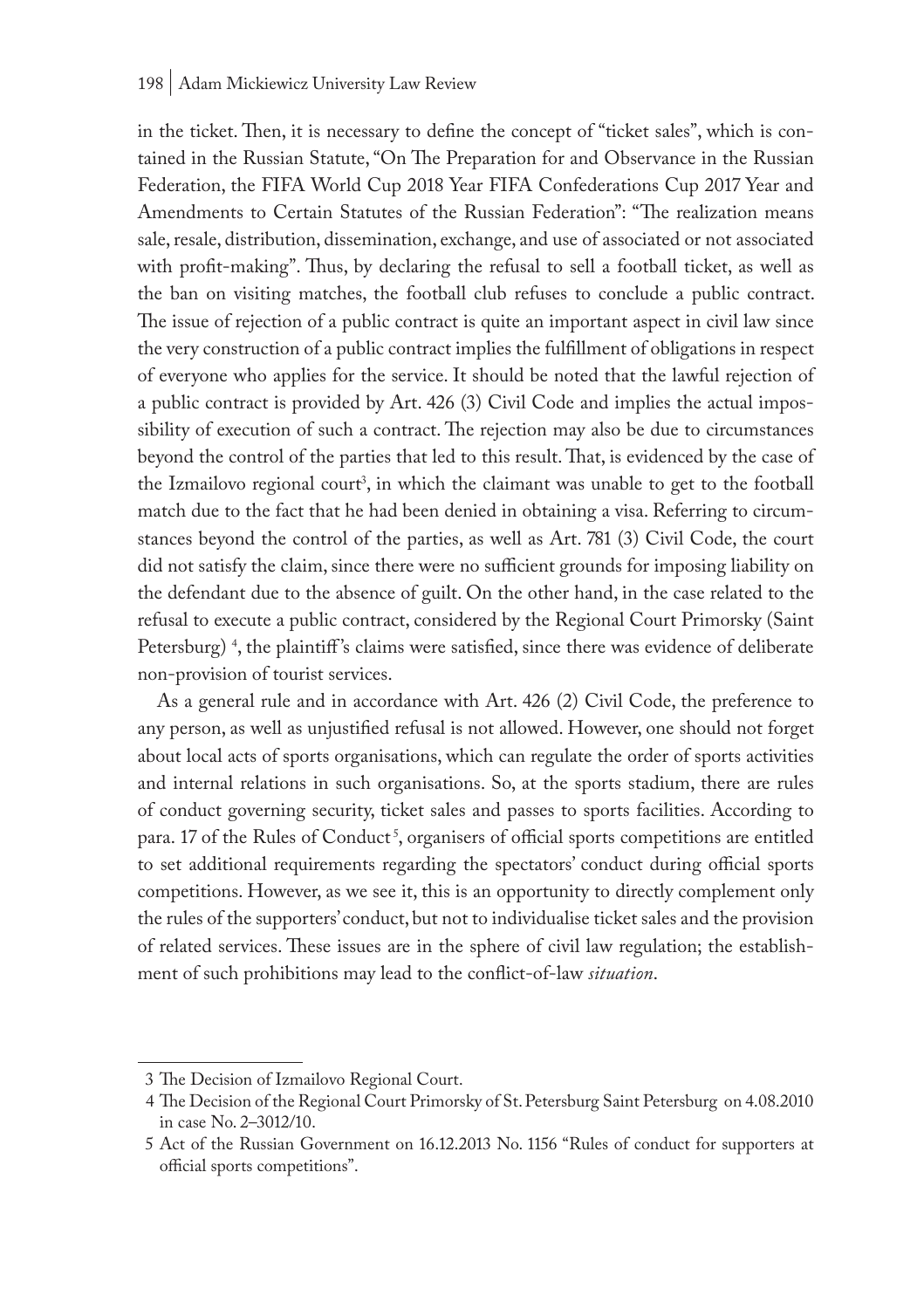# **Spectators` "Blacklists"**

During the establishment of bans on selling football tickets by a sports organisation (football club), several problems may arise. First, the formation of "blacklists" implies the identification of the spectator purchasing the ticket. However, according to para. 21.9 of the Regulations of the Russian Premier League, season 2018–2019, it is not required to present an identity document when buying a ticket for a football match of the Russian Premier League<sup>6</sup>: "the organizer of the Match at active support sectors (and / or on any other sectors of the Stadium) is obliged to ensure phased input viewer identification on identity documents when selling and/or controlling tickets, passes or invitations using a PL spectator identification system, having held at least three test matches in the 2018–2019 season". Thus, the clubs participating in the Premier League are obliged to identify spectators only in active support sectors during at least three matches. In other matches, the identification of viewers on identity documents, even at active support sectors, is not a compulsory procedure for clubs. Therefore, it is difficult for football clubs to identify supporters who are on the "blacklist", given that they have no right to demand a passport when selling a ticket. For example, according to para. 2.1 and 2.2 of the Rules of Season Ticket and Ticket Sales to the Matches of FC ZENIT<sup>7</sup>, tickets to the club`s home matches are sold without an identity card, while tickets to the away matches of the main team are sold only if identity card is presented. However, a necessary ground for the refusal to sell a ticket is the presence of a court decision on an administrative offense case confirming the violation of the Rules of Conduct, as well as the imposition of a sanction in the form of a ban on visiting official sports competitions (Art. 20.31 Code of Administrative Offenses).

Para. 2.1 of the Rules of Season Ticket and Ticket Sales to the Matches of FC ZE-NIT determines that "tickets for FC ZENIT home matches are sold without presenting an identity card", and para. 2.2 requires the supporter to present an identity document for purchasing tickets to away matches of the main team of FC ZENIT.<sup>8</sup> The procedure used to purchase tickets for away matches undoubtedly alleviates the problem of identifying viewers when committing offenses, and helps to identify the fan-offenders when they buy a ticket for a football match.

Based on the above, it can be concluded that the use of a ban on visiting matches ("blacklists") as a way of influencing supporters' illegal behaviour has a narrow application, as one of the sanctions imposed by Art. 20.31 Code of Administrative Offenses: "Violation of spectator behaviour rules during official sports competitions". Thus, the

<sup>6</sup> The Regulations of Russian Premier League, season 2018–2019, <https://premierliga.ru/netcat\_files/86/58/Reglament\_RPL\_2018\_2019.pdf>.

<sup>7</sup> The Rules of Season Ticket and Ticket Sales to the Matches of FC ZENIT, <http://tickets. fc-zenit.ru/info/tickets/football/rules>.

<sup>8</sup> *Ibidem*.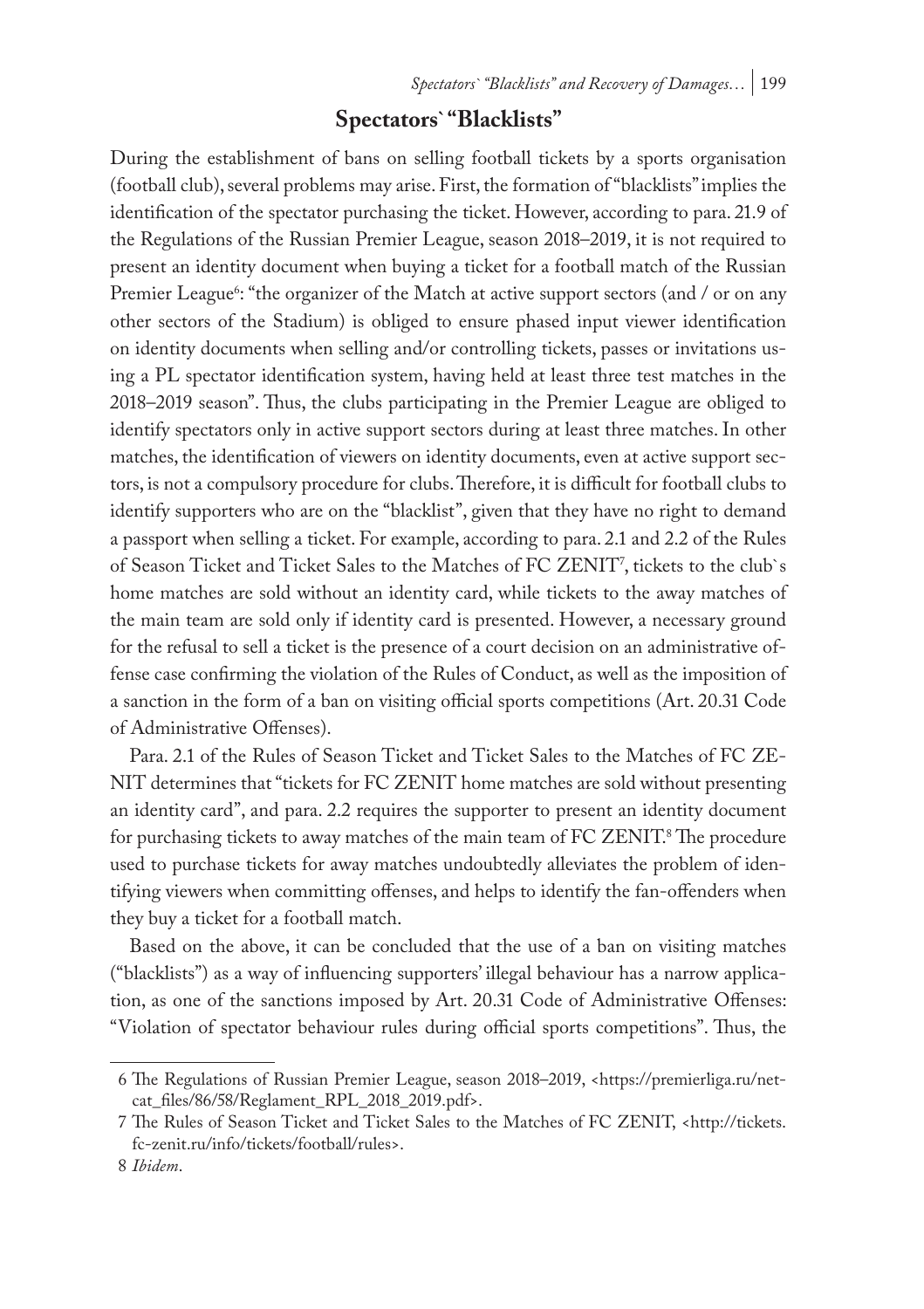ban can be implemented only through a court decision on an administrative offense case, limiting the audience`s right to attend all official sporting events, not just the matches of a specific football club for a specified period. According to Art. 20.31 Code of Administrative Offenses, the maximum term of the ban is 7 years. However, as can be seen from the overview of law enforcement practice, this sanction is additional to the main punishment and, if not related to gross violation of the rules of spectator behaviour during official sports competitions, on average, is 6 months.<sup>9</sup> An exception is an offence prescribed in Art. 20.31 (3) Code of Administrative Offenses, the sanctions for which were tightened due to the introduction of the composition of "gross violation of the rules of spectators' conduct during official sports competitions". Thus, judicial practice demonstrates that for a gross violation of the rules of conduct, the period of a ban on visiting official sports competitions is 5 years or more.10

In addition, para. 16 (c) of the Rules of Ensuring Security during Official Sporting Events<sup>11</sup> gives the organisers binding powers, including non-admission offenders to competition venues in respect of whom the court order for administrative prohibition has come into force. Based on this, the organisers have the right to refuse to implement the service, despite the fact that a viewer has a ticket or a pass, referring to a court decision.<sup>12</sup> At the same time, there is also a question of control by the organiser: how to identify the offender when purchasing a ticket to the club`s home games if there is no requirement to present an identity document? Moreover, anyone can purchase more than one ticket to home games<sup>13</sup> and give them away to persons for whom a court order for administrative prohibition has come into force. As for the refusal without such a ground as an administrative prohibition, then the legality of the actions of the football match organiser raises questions. In addition, para. 19 of the Rules of ensuring security during official sporting imposes several responsibilities on the organisers of the competition, including establishing access control and intra-object regimes in the venues during

<sup>9</sup> The Decision of the 5th Judicial District of the Novosibirsk Judicial District in case No. 5–410–2015; The decision of the Judicial District of the Kirovsky Judicial District on 15.10.2014 in case No. 5–385/2014; The decision of the Kolpinsky District Court of St. Petersburg on 04.25.2017 in case No. 5–129/2017; The decision of the Petrograd district court of St. Petersburg on 06.21.2017 in case No. 5–363/17.

<sup>10</sup> The decision of the Central District Court of the City of Tula on 21.05.2017 in case No. 5–193/2017.

<sup>11</sup> Act of the Russian Government on 18.04.2014 No. 353 "On Approval of the Rules for Ensuring Safety during Official Sports Competitions".

<sup>12</sup> In addition, this will be consistent with Art. 426 (3) of the Civil Code of the Russian Federation, according to which the refusal to execute a public contract will be legal with a justified evasion of a person to execute it.

<sup>13</sup> For example, para. 2.1 of the Rules of Season Ticket and Ticket Sales to the Matches of FC ZENIT: one spectator can purchase up to 5 tickets to home games of the club without identification.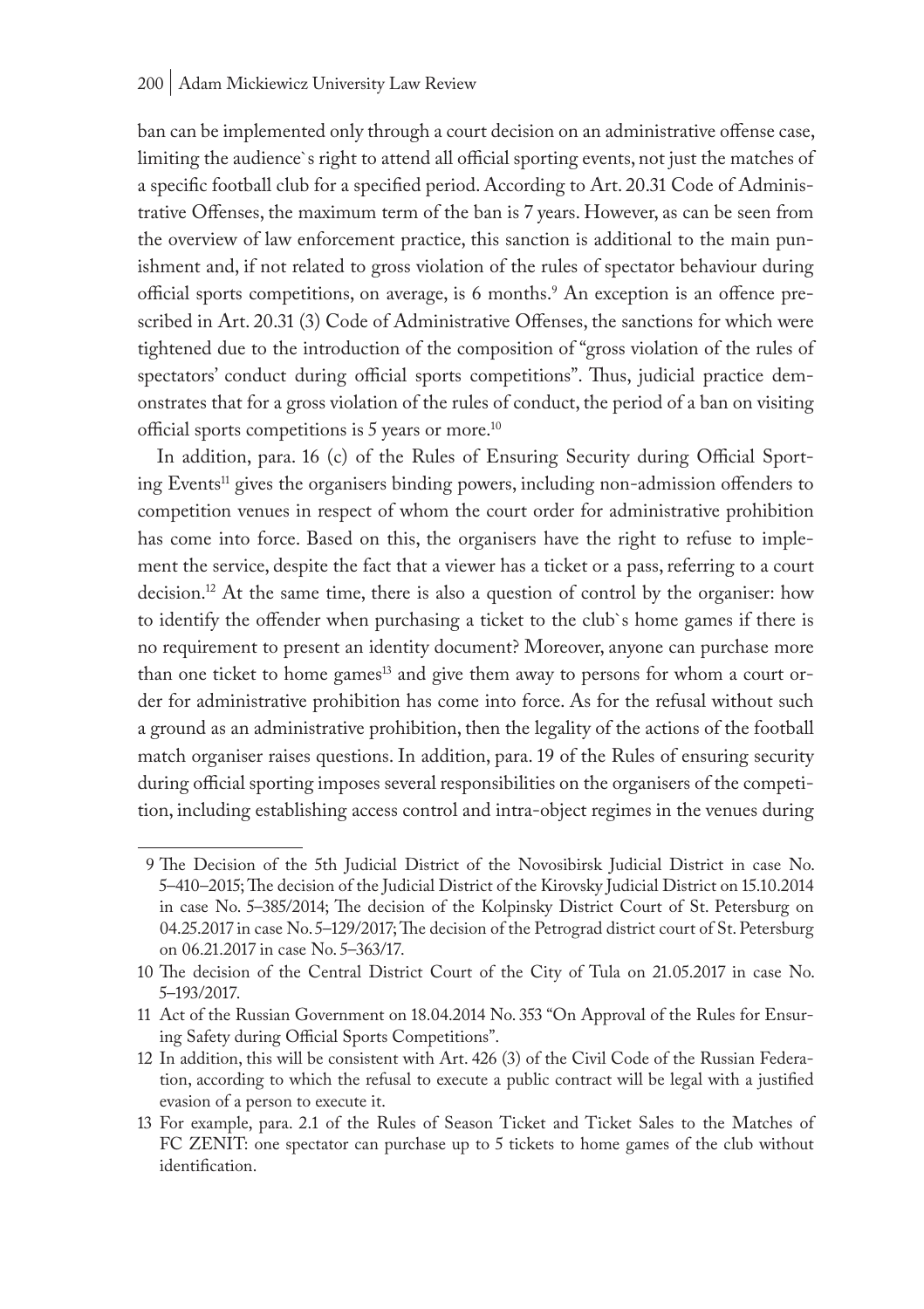the competitions, as well as controlling the presence of entrance tickets for viewers. A strict reading of this provision stipulates that the only reason for the refusal of a pass to a football match is the lack of an admission ticket. There are no other formal grounds in the process of access control for the denial of admission to a sporting event.

What is the reason for the freedom that determines the decisions of football clubs and football associations to use the "blacklist" of supporters? Often, this is due to the specifics of the formation of football clubs and associations and their activities.<sup>14</sup> For example, in England, clubs operating based on a statute are granted considerable freedom regarding their internal organisation. Such statutes govern those matters that are not covered by legislation and common law. The football club, along with the national association, has a similar structure, but unlike the latter, it is formed as a joint stock company. It should be noted that since England belongs to the common law countries, the powers of sports organisations are quite large, given that they are limited by general principles established by law. For example, the actions of associations are recognised as illegal only in the absence of insignificant circumstances (in fact, when it is impossible to establish the low significance of violation).<sup>15</sup> In addition, the most important principle of common law is the requirement of compliance with the principle of proportionality, which sports organisations, including football clubs and associations, must adhere to.<sup>16</sup> And in general, if one pays attention to FIFA and UEFA as associations created in Swiss jurisdiction, their status reasonably causes a wide discretion both in establishing regulatory standards and holding accountable their members: national associations, clubs, and football players. This position has been formulated and consistently confirmed by the Court of Arbitration for Sport  $(CAS)^{17}$  National associations, which are members of FIFA and UEFA, but registered as legal entities in other states, have a different status; they are subject to the rules of other legal orders. Therefore, the regulation of FIFA and UEFA that does not interfere with the prosecution of supporters with the use of bans on visiting matches is applied until it is regulated by the national law of a particular state, in whose jurisdiction a club is registered and a specific sporting event is held.

Accordingly, we can make a conclusion about the limits of the use of football clubs` sanctions in relation to their fans: the possibility of applying the ban on visiting matches of a certain club is based on the freedom of activities of such organisations, taking into account the general principles of law, but within the established rules, including national legal order. A certain autonomy of the football club as a legal entity is also present within the framework of the civil law of the Russian Federation, which provides for disposi-

<sup>14</sup> R. van Kleef, *The legal status of disciplinary regulations in sport*, "The International Sports Law Journal" 2014, Vol. 14, Issue 1–2, pp. 24–45.

<sup>15</sup> Bradley v Jockey Club 2004 EWHC Civ 2164 QB, para 43.

<sup>16</sup> Enderby Town Football Club Ltd v The Football Association Ltd 1971, 1 Ch. 591.

<sup>17</sup> CAS 98/208 N, J, Y, W v. FINA; CAS 2005/C/976&986 FIFA & WADA.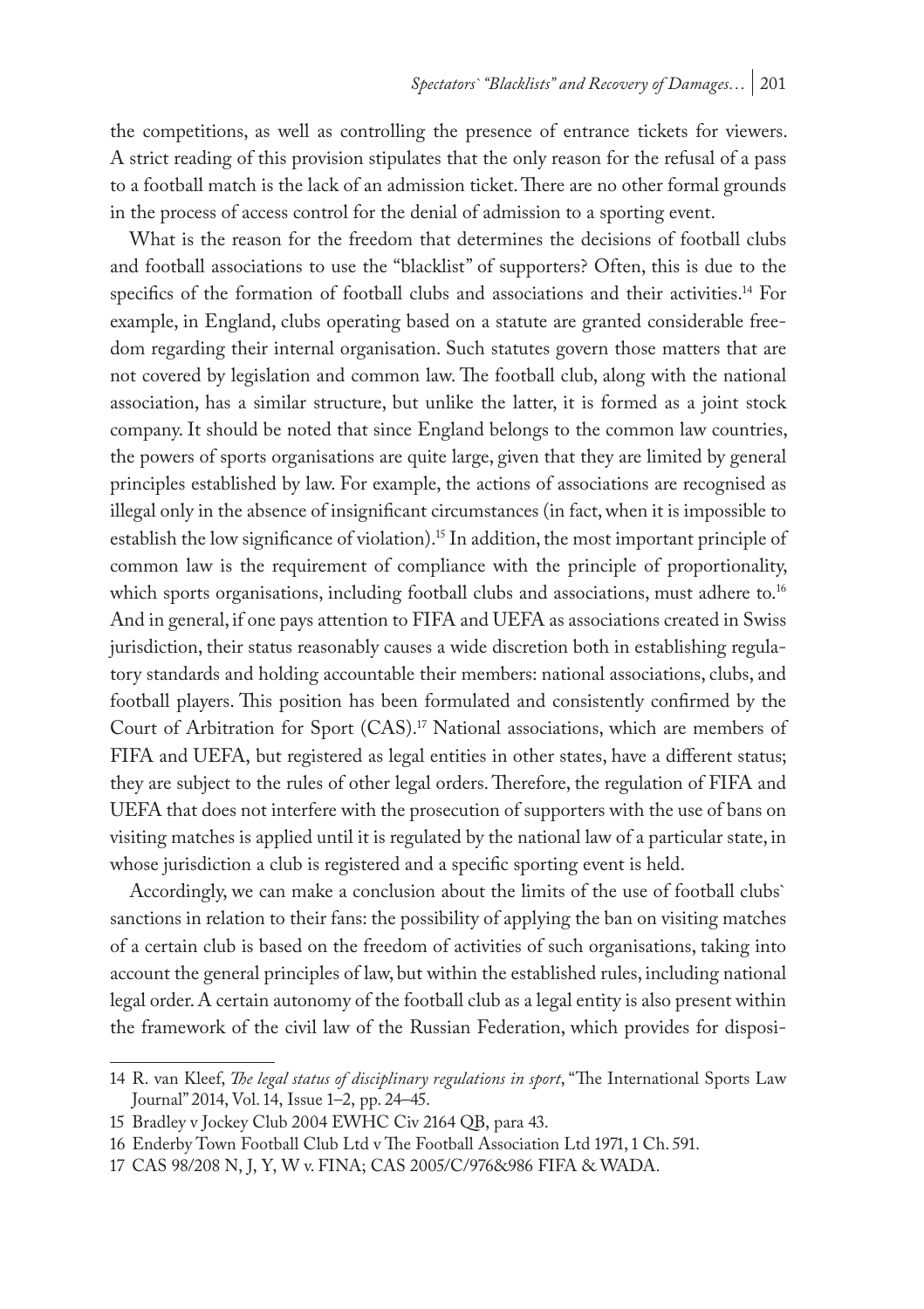tive nature of civil relations. So, according to Art. 1 Civil Code, citizens (individuals) and legal entities acquire and exercise civil rights on their own will and in their interest. They are free to establish their rights and obligations based on a contract and to determine any conditions of the contract that do not contradict the law.

An obstacle in the implementation of the ban for fans to attend matches is, as mentioned earlier, the construction of a public contract. In such a situation, the club clearly goes beyond the limits established by the legislator, which is unacceptable from the perspective of any legal order, regardless of the particular state.

It should be noted that there is a significant difference between the structures of public contracts in the Russian Federation and in foreign countries. Both are aimed directly at protecting a weaker party in legal relations, but in foreign countries there is emphasis on the terms of the contract. In the Russian Federation consumer rights are protected by the Federal Law on Protection of Consumer Rights<sup>18</sup>, which stipulates the terms of contracts, rights and obligations of consumers and manufacturers, as well as the procedure for protecting consumers' rights in case of a violation of their duties by the performing party. The construction of the public contract has a clear statement about the provision of services in respect of everyone who applies for the service or goods. In this regard, in foreign countries, the ban on the sale of football tickets to a person who applied for such a service may be considered unfair or not meeting the general principles of consumer protection. However, such a decision will be ambiguous from the perspective of judicial review because of a specified wording of the "compulsory contract" and self-regulation that has become firmly established in the foreign legal order - the breadth of lawmaking of national football associations and clubs.

## **Recovery of Damages by Football Clubs from Spectators for the Violation of Rules of Conduct**

One of the manifestations of the football clubs' self-regulation to counteract supporters' illegal behaviour is the possibility of bringing civil suits against persons who violate the rules of spectator behaviour.

In Russia, football clubs are held accountable under disciplinary rules for the supporter behaviour irrespective of fault.<sup>19</sup> The clubs themselves lack the means to deal with the illegal behaviour of fans. It makes it difficult to increase the efficiency of organizing sporting

<sup>18</sup> The Statute of the Russian Federation No. 2300–1 of February 7, 1992 "On Consumer Rights Protection".

<sup>19</sup> The Disciplinary Regulations of the Russian Football Union.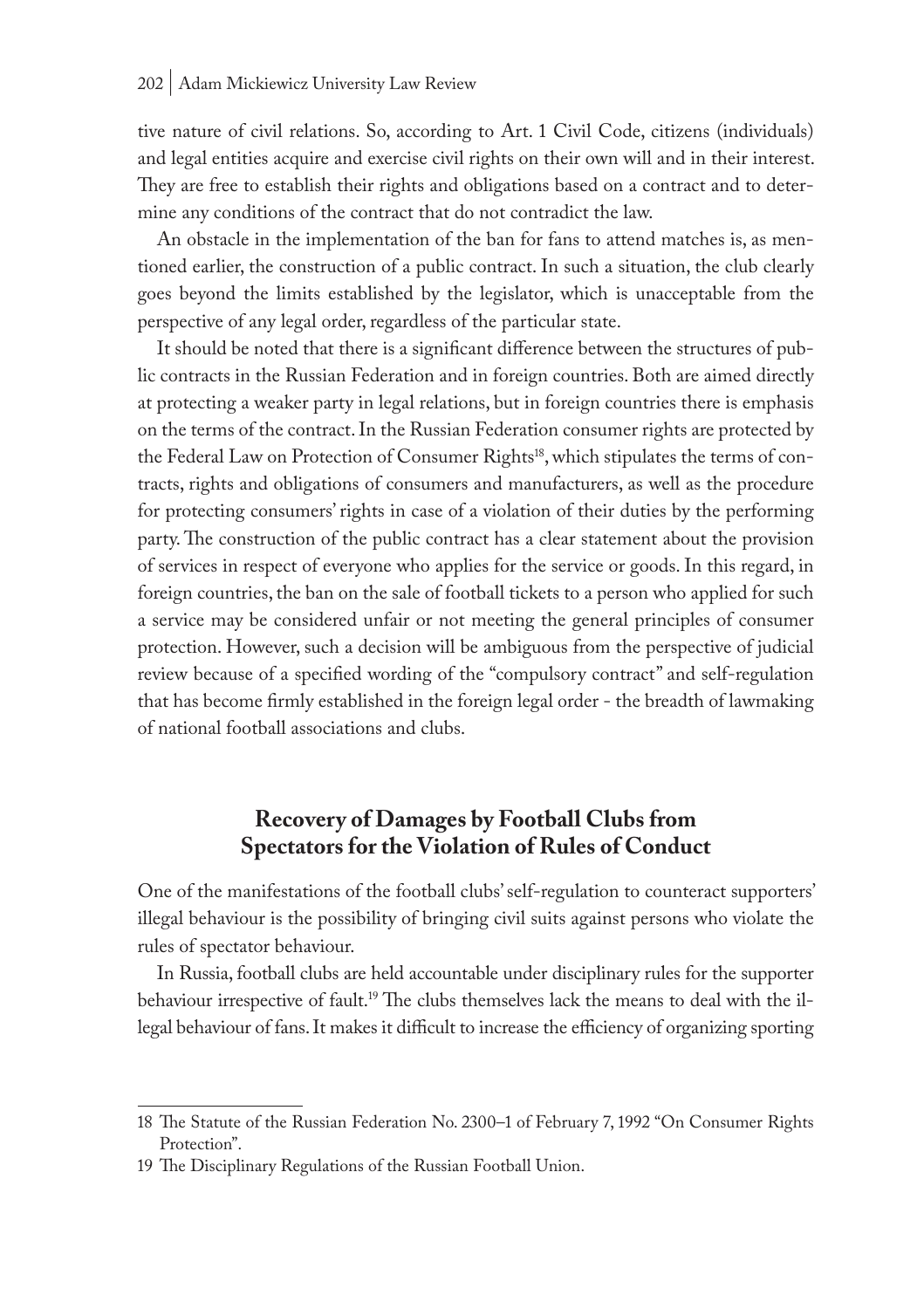events. In addition, property losses of clubs<sup>20</sup> arising from spectators' wrongdoings lead to such a method of protecting rights as damages. It should be noted that this civil law institution not only performs the function of restoring the property status of a football club, but also carries out general and private prevention among fans, since the fine amount when attracting a fan under Art. 20.31 of the Code of Administrative Offenses is insignificant in comparison with those established for the clubs by the Disciplinary Regulations of the Russian Football Union (hereinafter – the RFU).<sup>21</sup>

Considering such claims, the courts often refuse to meet the requirements, motivating this refusal not only by the lack of a causal connection, but also by a different legal nature of football clubs` sanctions for the behaviour of fans and damages (direct actual damage), called in the norms of Art. 15 of the Civil Code. As a result, it seems necessary to consider Russian judicial practice examples.

The applicant clubs, first, refer to attracting the spectator of a football match to administrative responsibility under Art. 20.31 of the Code of Administrative Offenses, which confirms the violation of the rules of conduct by the fan. However, the fact of bringing the viewer to responsibility under this article of the code cannot serve as an unconditional, prejudicial basis for satisfying the claim presented to the fan to compensate the club for the fine imposed by the decision of the RFU jurisdiction authority.<sup>22</sup> This is explained by the fact that, along with the illegal behaviour of the fan, the reason for the RFU to impose a fine on a football club can be the failure to take the necessary measures when organising and holding a sporting event by the organisers (competition and (or) match) and the illegal behaviour of other people who were at the stadium.

Referring to the Russian law enforcement practice of football clubs bringing civil suits to persons who violated the rules of spectator behaviour, the following trends can be pointed out. In the decision of the Lyubertsy District Court<sup>23</sup>, the refusal to meet the requirements of FC Spartak-Moscow was motivated by the fact that the losses did not occur as a result of a violation of the rules of conduct by one fan, but as a result of a set of offenses that occurred during the match. In this case, in addition to the fan running out on the field, the report of the RFU inspector of the match established the use of pyrotechnics, demonstration of improper banners, as well as mass riots occurring at the stadium. Considering the

<sup>20</sup> As the inherent consequences of the application of various sports (disciplinary) sanctions, ranging from a fine and ending with a match without spectators.

<sup>21</sup> Disciplinary regulations of the Russian Football Union.

<sup>22</sup> The Decision of the Lyubertsy District Court on 17.02.2014, the fan was brought to administrative responsibility under Art. 20.31 of the Administrative Offences Code, and in the case of the Leninsky district court of Vladimir on 06.06.2014 in case No. 2–1362/2014 the fan was not brought to administrative responsibility. However, in both cases, the court did not satisfy the requirements of the football clubs for the lack of a causal connection.

<sup>23</sup> The Decision of the Lyubertsy District Court on 17.02.2014.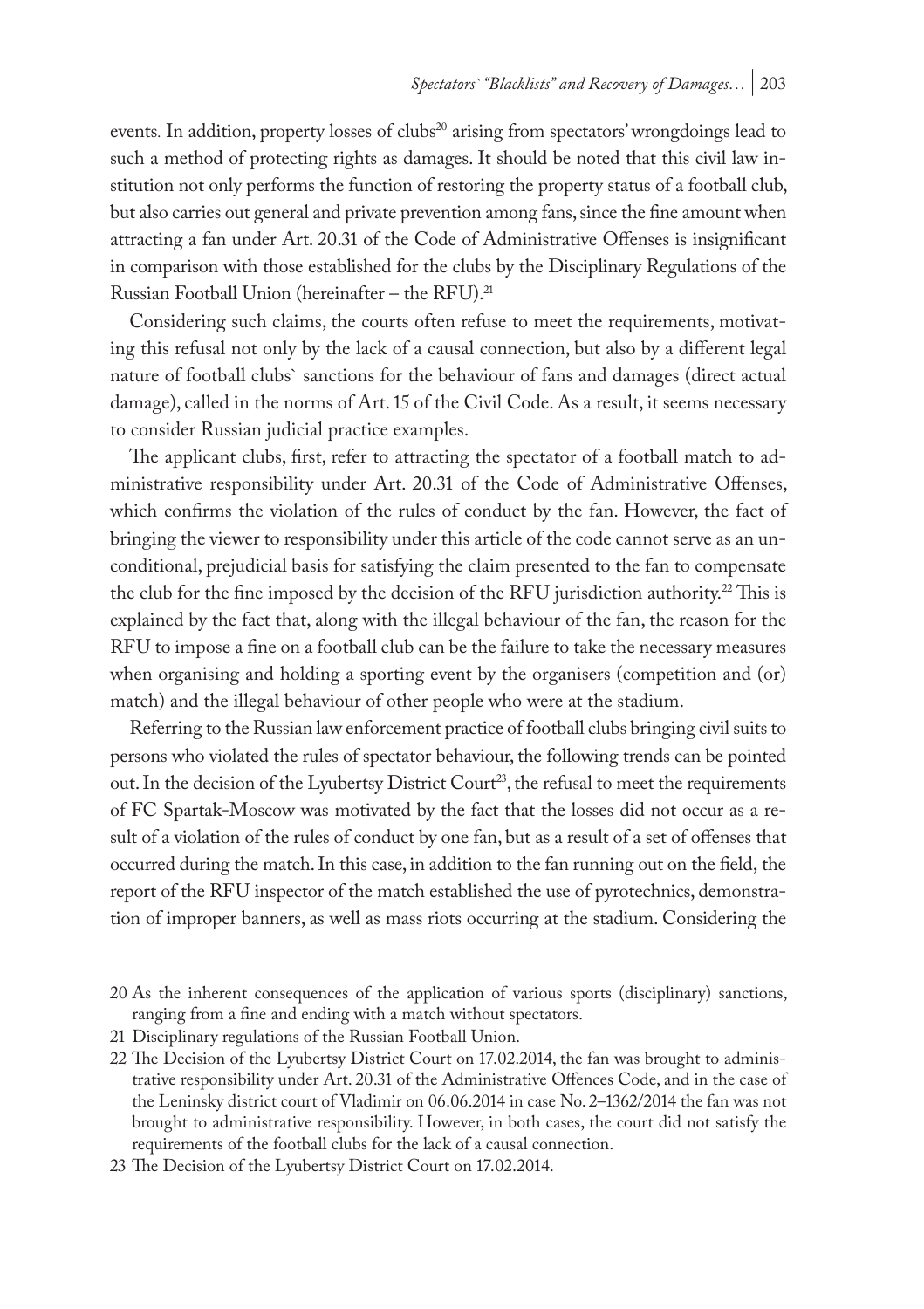appeal, the Moscow Regional Court<sup>24</sup> agreed with the decision of the first instance and indicated that there was no causal link, because in the resolution part of the decision the Control and Disciplinary Committee of the Russian Football Union (hereinafter referred to as RFU CDC) specifically refers to the offense committed by the defendant (viewer) is not contained. Since the RFU CDC did not associate the imposition of a disciplinary responsibility with a specific offense and personally with the defendant-fan, a causal connection cannot take place in this case. It is interesting to note that FC Spartak-Moscow filed lawsuits against other fans who violated the rules of conduct for this match, but the result of their consideration was similar. Another example is the case considered by the Leninsky District Court of Vladimir<sup>25</sup>, in which the applicant claimed damages from a fan who displayed a racist banner. However, the requirements of the football club were also not satisfied and motivated by a court in the same way - the lack of a causal link between the illegal behaviour of the fan and the losses incurred by the club.

In addition, the resulting losses may be associated not only with the imposition of a fine by RFU CDC, but also with a number of other reasons, one of which, for example, is the holding of the match without spectators (which is one of the sanctions applied by the RFS CDC in relation to clubs) and, as a consequence, not the sale of tickets. For example, in the decision of the Lyubertsy District Court<sup>26</sup>, it was noted that the football club was prosecuted in the form of a fine and holding the next two home matches without spectators, but mainly the club's losses were due to matches without spectators, since the sale of tickets became impossible. However, in this case the court did not establish any evidence of a causal link between the losses claimed by the club and the actions of the defendant-fan.

In the decision of the Soviet District Court of Tula<sup>27</sup>, the law enforcer also did not establish the existence of a causal link between the single offense and the losses incurred by the club, which the court associated with the decision of the RFU CDC. However, such an understanding by the court of a causal relationship does not seem to us true because, firstly, the CDC's sanction was imposed directly on the fans' violation of the rules of conduct and, secondly, such a violation, in this case, was the only basis for bringing the club to responsibility.

Proof of the existence of a causal relationship allows the law enforcement authority to take the opposite position. Thus, considering the appeal, the Tula regional court<sup>28</sup> concluded that the losses incurred by the football club as a result of the decision of the RFU CDC were directly due to the unlawful actions of one fan and other violations during the

<sup>24</sup> The decision of the Moscow Regional Court in the case No. 33–10571/2014.

<sup>25</sup> The Decision of the Leninsky District Court of Vladimir on 06.06.2014 in case No. 2–1362/2014.

<sup>26</sup> The Decision of the Lyubertsy City Court of the Moscow Region on 17.02.2014.

<sup>27</sup> The Decision of the Soviet District Court of Tula on 01.22.2015 in case No. 2–2656/2014.

<sup>28</sup> The Decision of the Tula Regional Court on 04.16.2015 in case No. 33–993.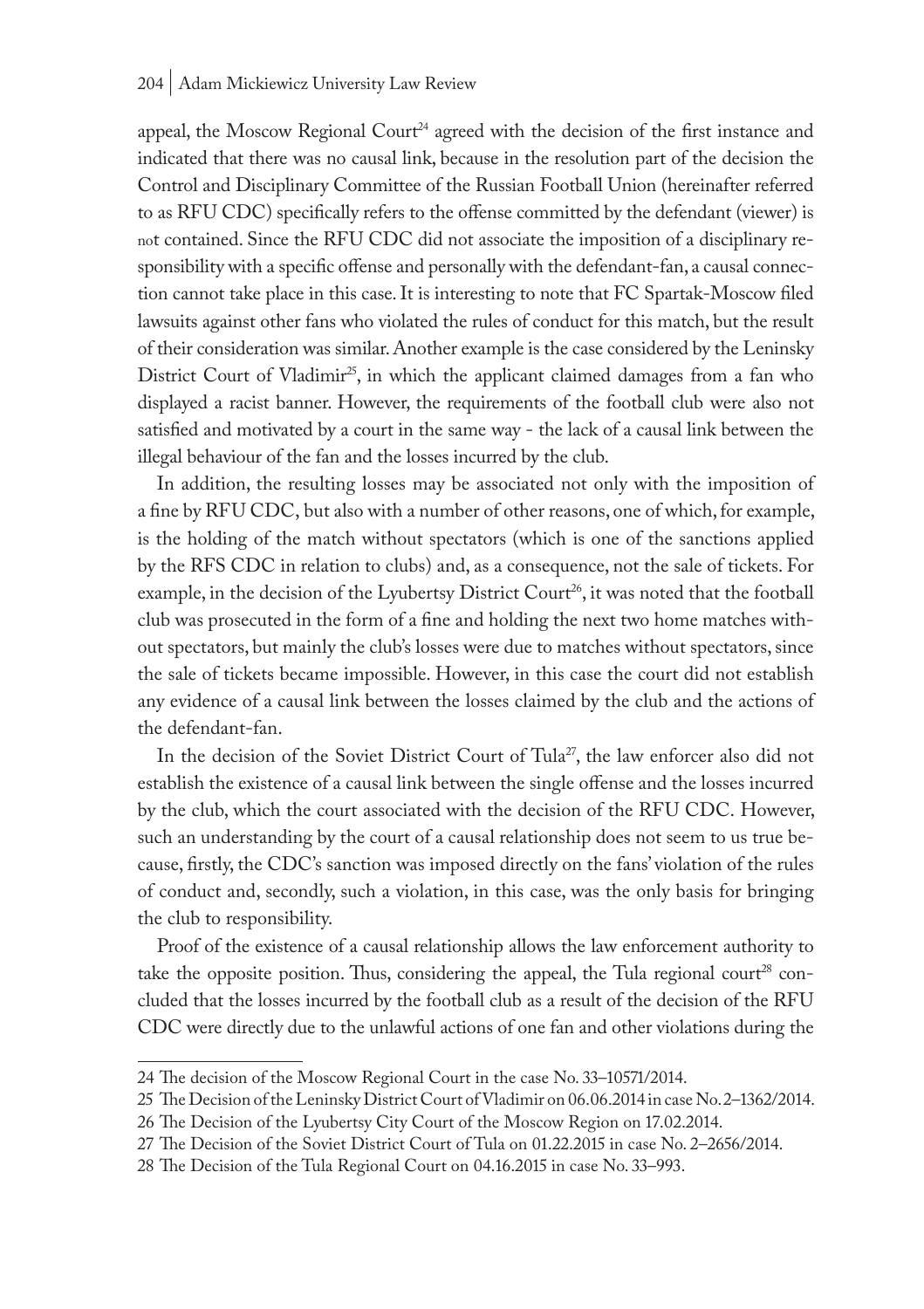match, as a result, the judgment at first instance was canceled and the requirements of the football club were partially satisfied. At the same time, the Tula regional court emphasised: the fact that the decision of the RFU CDC on the application of sanctions was not appealed by the club cannot be considered as an admission of guilt of the football club for the offense of the fan.

It is worth noting that in generalised decisions, the courts do not follow a uniform practice with regard to determining the legal nature of damages. Thus, the decision of the Tula Regional Court<sup>29</sup> allowed the football club to incur losses for the football club in connection with the illegal behaviour of the fan under a number of conditions: (1) the presentation of evidence of illegal behaviour of the viewer, (2) the presence of a direct causal link between the violation of the fan and the club arising losses from the decision of the RFU CDC , (3) the absence of other offenses at the match (that means that one person committed a single violation). The Leningrad Regional Court<sup>30</sup> adheres to a different point of view: considering the appeal of FC Zenit to a fan, the court relied on the impossibility of recovering damages due to the different legal nature of the relationship. The penalty that was paid by the football club does not constitute a composition of damages in the sense of Art. 15 of the Civil Code, and cannot be attributed to the direct actual damage, since it is a measure of liability for legal entities guilty of violating the existing rules. In this case, the fine imposed on the club is a type of responsibility for disciplinary offenses, the subject of which is the club itself. Based on such ideas, any negative consequences arising from decisions of the jurisdictional bodies of sports organisations (for example, the RFU CDC), that is, fines imposed on clubs, cannot be recognised as losses.

In our opinion, this interpretation of the norms of civil law, presented by the Leningrad Regional Court should not serve as the only and determining development of practice in such disputes, since the lack of possibility of collection of damages by football clubs as subjects of civil law relations leads to a narrowing of the methods of combating unlawful the behaviour of fans, and also prevents the clubs from restoring their property status. In this regard, it can be assumed that the use of sports (disciplinary) sanctions against a football club should be considered only as evidence of the occurrence of damages, namely as an integral element of civil wrongdoing.31 Thus, if the viewer's guilt and wrongfulness of his behaviour can be proved in the presence of a court decision in the case of an administrative offense (Art. 20.31 of the Code of Administrative Offenses), then in a situation where the fan was not brought to justice under Art. 20.31 of the Code of Administrative Offenses

<sup>29</sup> The Decision of the Tula Regional Court on 04.16.2015 in case No. 33–993.

<sup>30</sup> The Decision of the Leningrad Regional Court on 18.05.2016 in case No. 33–2582/2016.

<sup>31</sup> The composition of a civil offense, along with the presence of negative consequences in the property sphere of the creditor, includes: the wrongfulness of the behaviour of the causer of harm, the causal relationship between the unlawful behaviour of the causer of harm and negative property consequences, the guilt of the causer of harm.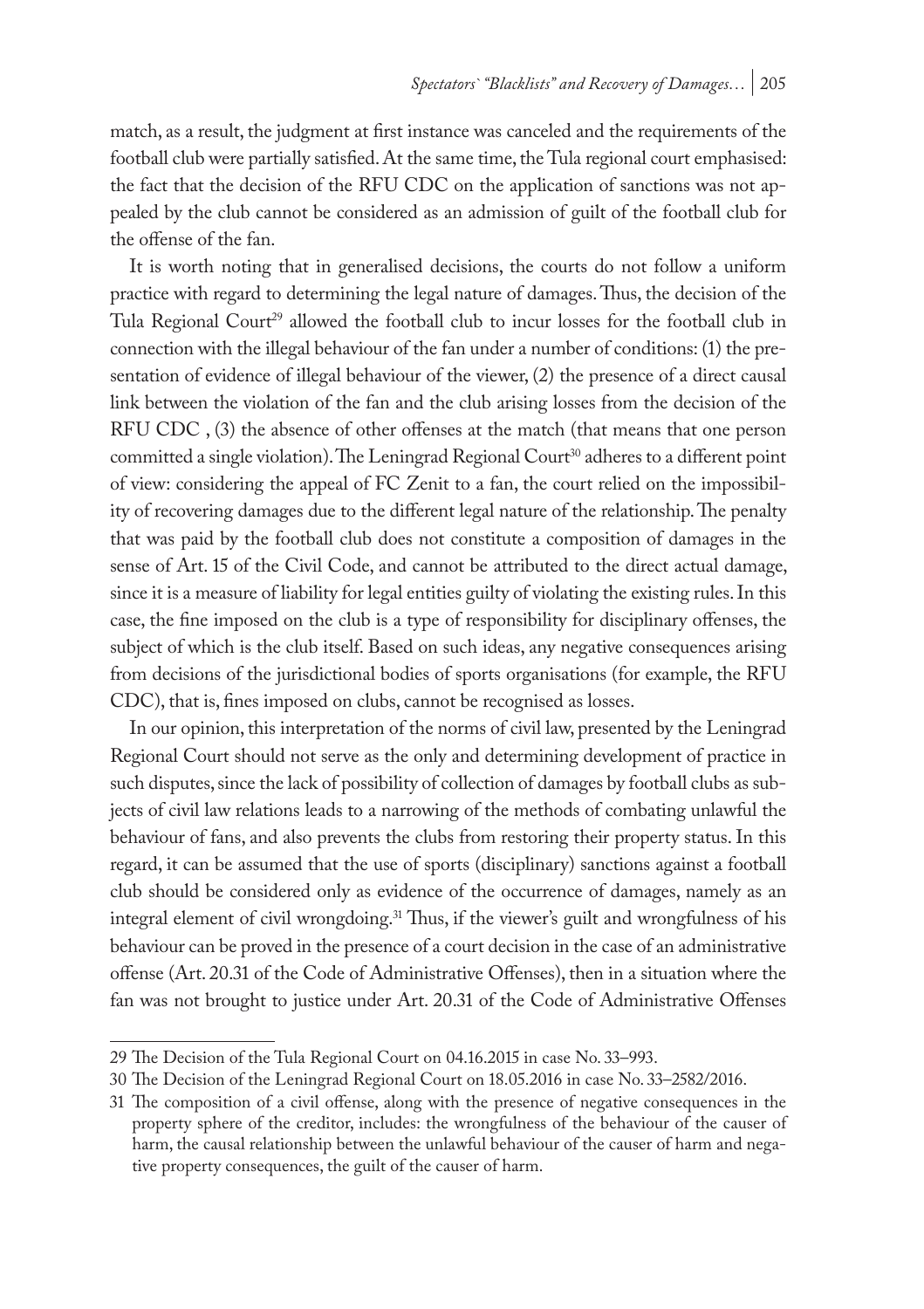and there is only a decision of the RFU CDC on the responsibility of the club for the behaviour of this fan, the chances of receiving a positive decision on the recovery of losses by the club, as we believe, tend to zero. The basis for attracting the club to sports (disciplinary) responsibility is the behaviour of the fan, considered in the provisions of the Disciplinary Regulations of the RFU, which is a local legal act of the sports organisation applied to its members. The context of the regulation indicates only the misconduct of the club, expressed in the actions of the audience, and for obvious reasons does not regulate the responsibility of the fans themselves as persons who are not members of the RFU. The decision of the RFU on bringing the club to responsibility for the behaviour of the fan cannot be regarded as the fulfillment of such an element of a civil offense as proof of the wrongfulness of the behaviour of the injurer, unlike the decision on the case of an administrative offense Art. 20.31 of the Code of Administrative Offenses.

The third element of a civil offense, consisting in negative property consequences, is proved easier, since the imposition of a fine on the club by the decision of the RFU CDC creates these adverse consequences (although the Leningrad Regional Court, as we noted earlier, does not agree with this conclusion).<sup>32</sup>

The fourth element (the causal relationship between illegal behaviour and civil damage) seems to us to be real only if there are a combination of the following signs: (1) the only illegal act, made by one spectator, (2) this action and the person who committed it is properly recorded (for example, official RFU report, videotape), (3) a penalty or another sanction was applied to the club by the RFU CDC or another sanction with a civil damage (closure of the sector, sectors stadium or holding a game without spectators), the spectator who committed the act was identified in the decision of the committee, (4) the method of fixing the behaviour and identifying the perpetrator was recognised by the court as evidence when considering the issue of the spectator's liability under Art. 20.31 of the Code of Administrative Offenses. As we can see from the law enforcement practice considered by us, the absence of at least one of the listed signs prevents the court from making a decision on collecting from the viewer the amount of damages caused to the club as a result of a penalty imposed by the RFU CDC.

## **Concluding Remarks**

Having considered the issue of local prohibition ("blacklists") of football clubs to attend matches and the prospects for collecting damages from the audience, we can draw the following conclusions.

<sup>32</sup> The Decision of the Leningrad Regional Court on 18.05.2016 in case No. 33–2582/2016.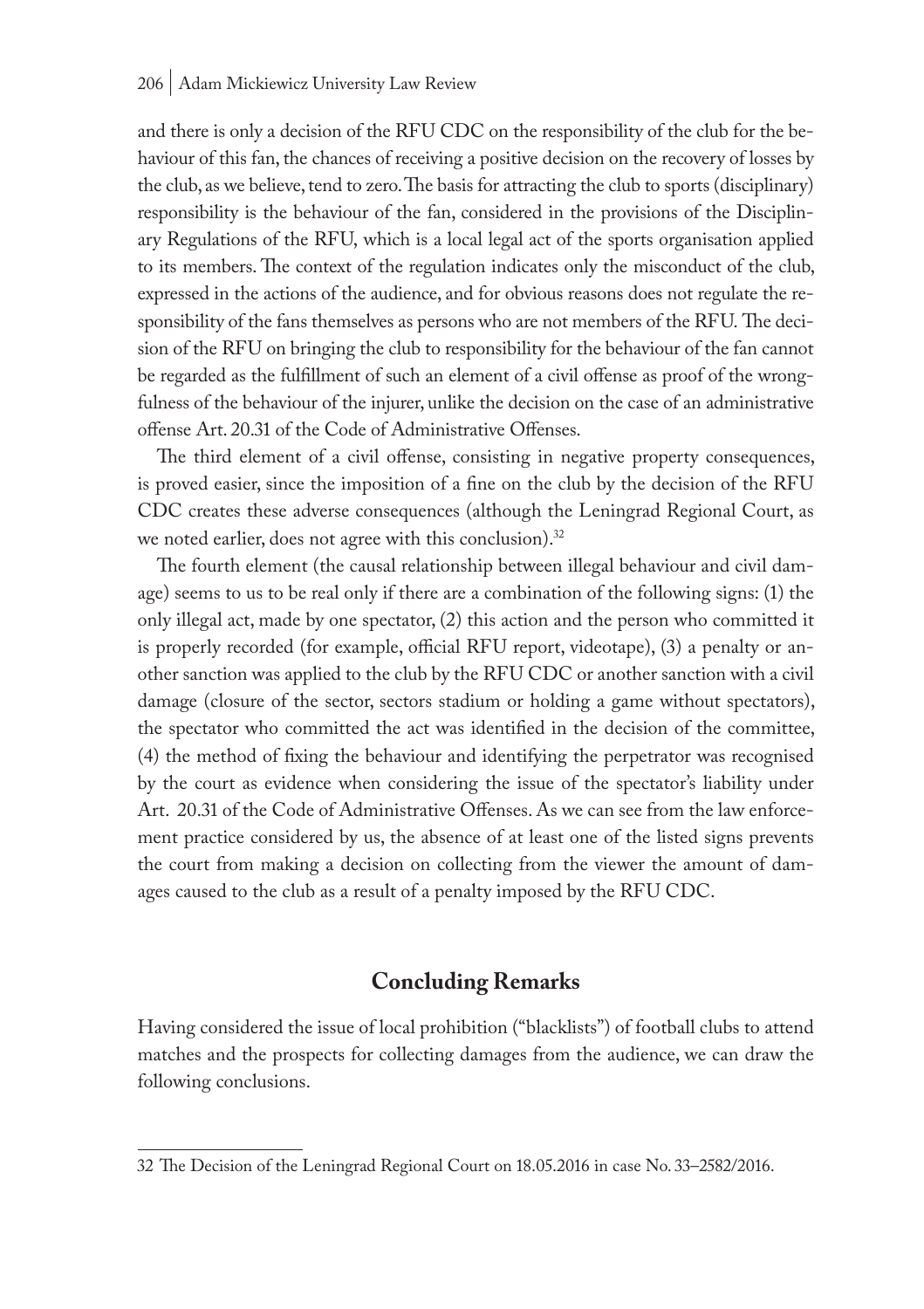First, a local ban on attending football matches can act as a measure to combat illegal spectator behaviour, thereby complementing the administrative responsibility of the viewers. However, the pursuit of the goal of ensuring the safety of the audience present should not be carried out through private legal instruments in the presence of the obligations of the organiser of the match (competition), as well as law enforcement agencies. The implementation of a ban on the sale of tickets for a football match by clubs in Russian law is not possible due to the direct instructions of Art. 426 of the Civil Code and the general principles of civil law. In addition, the ban, using the measures of current legislation, is rather difficult to implement, assuming that the sale of tickets (with the exception of tickets for guest matches and season tickets) is currently being carried out without presenting an identity document. In this regard, the experience of introducing a uniform identification RPL fans system using ticket sales and ticket control on the basis of an identity document is very interesting.

The rules of conduct of spectators during the official sports competitions in the current edition do not provide verification of the identity of fans at the entrance to the stadium, which also complicates the identification of "blacklist" spectators. Implementation of the identification system can meet difficulties from the position of legal assessment of compliance with the regulations on the obligation of clubs to sell tickets and exercise control of tickets on the basis of an identity document. We assume that the integration of the audience identification system is a prerequisite for making changes in the legislative regulation and the legalisation of the institution of "blacklists".

Secondly, the right of football clubs to establish local bans depends on a number of reasons (from the specific features of the internal organisation of football clubs as subjects of civil law, to the national regulation of the latter). Due to some discrepancies in the design of public and "coercive" contracts, the possibilities of Russian football clubs are limited, since the existence of direct prohibitions on the refusal to execute a public contract is reinforced by the established judicial practice. At the same time, the provision of legal instruments to football clubs in matters of influencing their fans may be motivated by the need of such organisations for autonomy and self-regulation, which is typical of civil law entities both in the Russian Federation and in other legal orders. In connection with the latter, we can refer to the example of Swiss law, the scope of which includes the overwhelming number of sports organisations having the organisational and legal form of associations (FIFA, UEFA). However, it must be borne in mind that in such a case, the focus on the experience of Switzerland regulating the rights of associations will require significant changes in the legislation of the Russian Federation.

Thirdly, the practice of presenting civil lawsuits of football clubs to fans, as one of the few legal instruments in the Russian legislation available to clubs for the prevention of unlawful behaviour of spectators, is currently not common. There are no uniform approaches to resolving such disputes and consistently positive practices for clubs: how-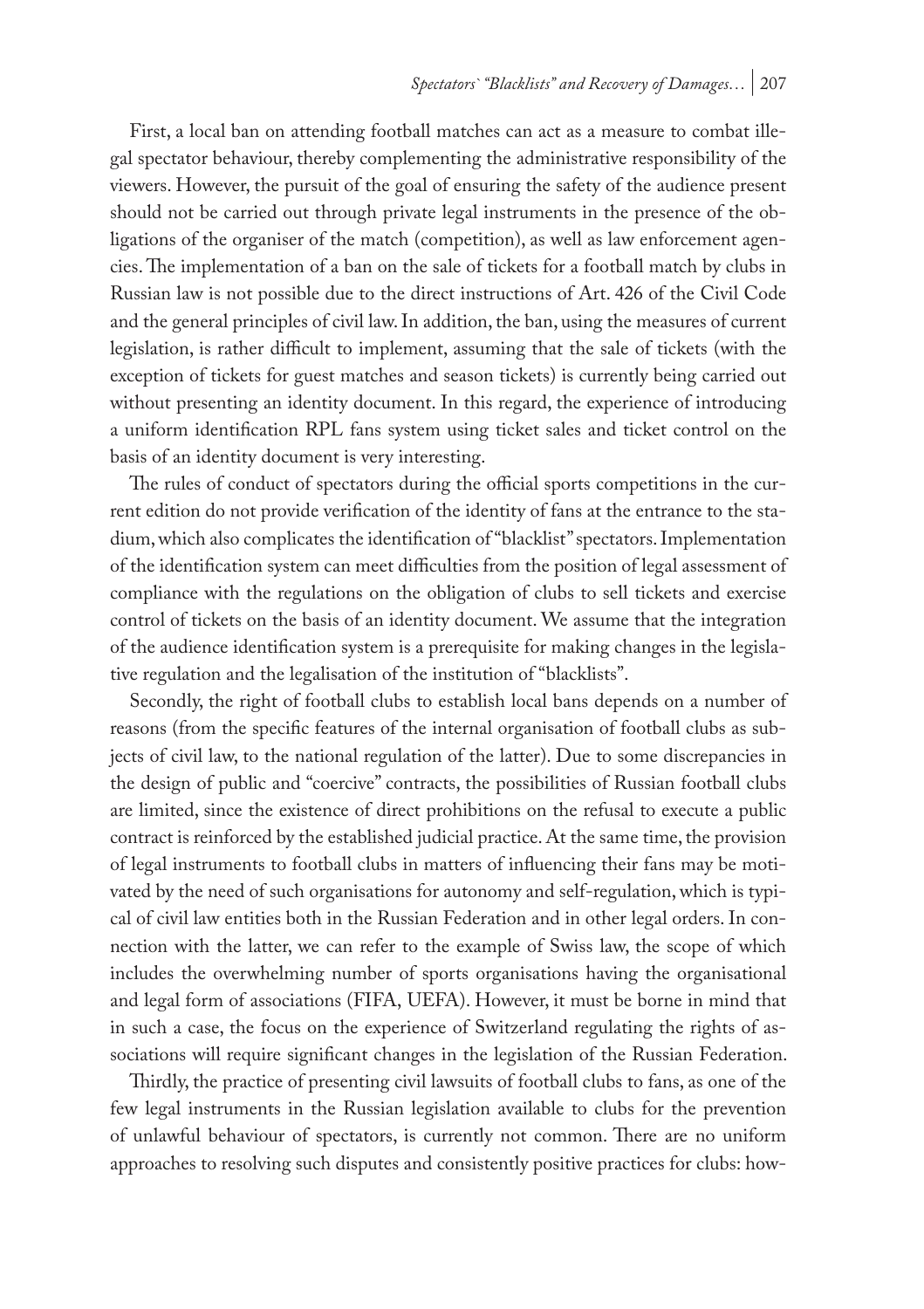#### 208 | Adam Mickiewicz University Law Review

ever, the validity of some decisions, as we pointed out, can be reasonably criticised. At the same time, we believe that the formation of the practice of satisfying club civil suits against fans for recovery from recent losses is a necessary part of the activities of football clubs as manifestations of their field of self-regulation. This practice can lead to an increase in the effectiveness of methods to combat the illegal behaviour of fans, as well as increase the chances of football clubs to restore their property status.

Fourthly, the definition of causation is a key problem in the consideration of disputes on the compensation of losses to the club caused by the decision of the CDC of the RFU on the imposition of a fine. In each decision of the courts of the first instance, the causal link was denied due to the presence of sports (disciplinary) responsibility of football clubs. It should be noted that the guilt of football clubs in the framework of bringing to sports (disciplinary) responsibility was not questioned in the presentation of civil lawsuits against fans. It seems the correct position of the court in the satisfaction of such claims when the football club is charged with sports (disciplinary) responsibility for a specific offense of the fan, confirmed by bringing the offender to administrative responsibility under Art. 20.31 of the Code of Administrative Offenses. In such cases, the composition of the civil offense may be motivated by the following: (1) there is a wrongfulness of behaviour, (2) the fault of the fan, (3) there is a causal relationship, (4) civil damage can be proved by referring to the decisions of the CDC RFU.

#### **Literature**

- R. van Kleef, *The legal status of disciplinary regulations in sport*, "The International Sports Law Journal" 2014, Vol. 14, Issue 1–2.
- Krasnodar FC supporters were banned for a year to attend home games after a fight with the supporters Anzhi FC, <https://www.sports.ru/football/1050866272.html>.
- The Decision of the Regional Court Primorsky of St. Petersburg Saint Petersburg on 4.08.2010 in case No. 2–3012/10.
- The Regulations of Russian Premier League, season 2018–2019, <https://premierliga.ru/ netcat\_files/86/58/Reglament\_RPL\_2018\_2019.pdf>.
- The Rules of Season Ticket and Ticket Sales to the Matches of FC ZENIT, <http://tickets.fc-zenit.ru/info/tickets/football/rules>.
- The Decision of the 5th Judicial District of the Novosibirsk Judicial District in case No. 5–410–2015; The decision of the Judicial District of the Kirovsky Judicial District on 15.10.2014 in case No. 5–385/2014; The decision of the Kolpinsky District Court of St. Petersburg on 04.25.2017 in case No. 5–129/2017; The decision of the Petrograd district court of St. Petersburg on 06.21.2017 in case No. 5–363/17.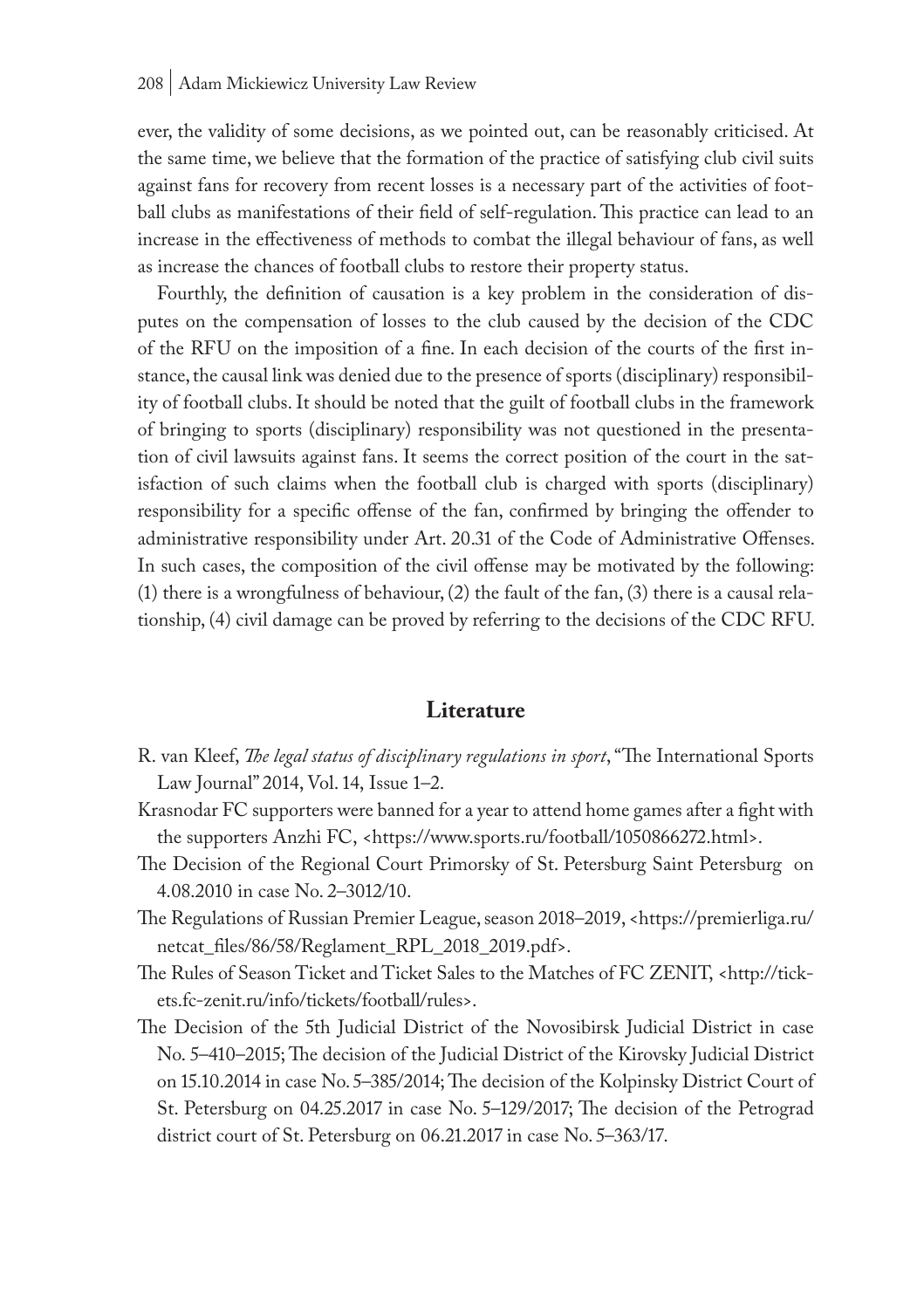- The decision of the Central District Court of the City of Tula on 21.05.2017 in case No. 5–193/2017.
- In addition, this will be consistent with Art. 426 (3) of the Civil Code of the Russian Federation, according to which the refusal to execute a public contract will be legal with a justified evasion of a person to execute it.

Bradley v Jockey Club 2004 EWHC Civ 2164 QB, para 43.

Enderby Town Football Club Ltd v The Football Association Ltd 1971, 1 Ch. 591.

CAS 98/208 N, J, Y, W v. FINA; CAS 2005/C/976&986 FIFA & WADA.

The Disciplinary Regulations of the Russian Football Union.

As the inherent consequences of the application of various sports (disciplinary) sanctions, ranging from a fine and ending with a match without spectators.

Disciplinary regulations of the Russian Football Union.

The decision of the Moscow Regional Court in the case No. 33–10571/2014.

The Decision of the Lyubertsy City Court of the Moscow Region on 17.02.2014.

- The composition of a civil offense, along with the presence of negative consequences in the property sphere of the creditor, includes: the wrongfulness of the behaviour of the causer of harm, the causal relationship between the unlawful behaviour of the causer of harm and negative property consequences, the guilt of the causer of harm.
- The Statute of the Russian Federation No. 2300–1 of February 7, 1992 "On Consumer Rights Protection".

The Act of the Russian Government on 16.12.2013 No. 1156 "Rules of conduct for supporters at official sports competitions".

- Act of the Russian Government on 16.12.2013 No. 1156 "Rules of conduct for supporters at official sports competitions".
- The Decision of the Lyubertsy District Court on 17.02.2014, the fan was brought to administrative responsibility under Art. 20.31 of the Administrative Offences Code, and in the case of the Leninsky district court of Vladimir on 06.06.2014 in case No. 2–1362/2014 the fan was not brought to administrative responsibility. However, in both cases, the court did not satisfy the requirements of the football clubs for the lack of a causal connection.

The Decision of the Lyubertsy District Court on 17.02.2014.

Act of the Russian Government on 18.04.2014 No. 353 "On Approval of the Rules for Ensuring Safety during Official Sports Competitions".

The Decision of the Soviet District Court of Tula on 01.22.2015 in case No. 2–2656/2014. The Decision of the Tula Regional Court on 04.16.2015 in case No. 33–993.

The Decision of the Tula Regional Court on 04.16.2015 in case No. 33–993.

The Decision of the Leningrad Regional Court on 18.05.2016 in case No. 33–2582/2016.

The Decision of the Leningrad Regional Court on 18.05.2016 in case No. 33–2582/2016.